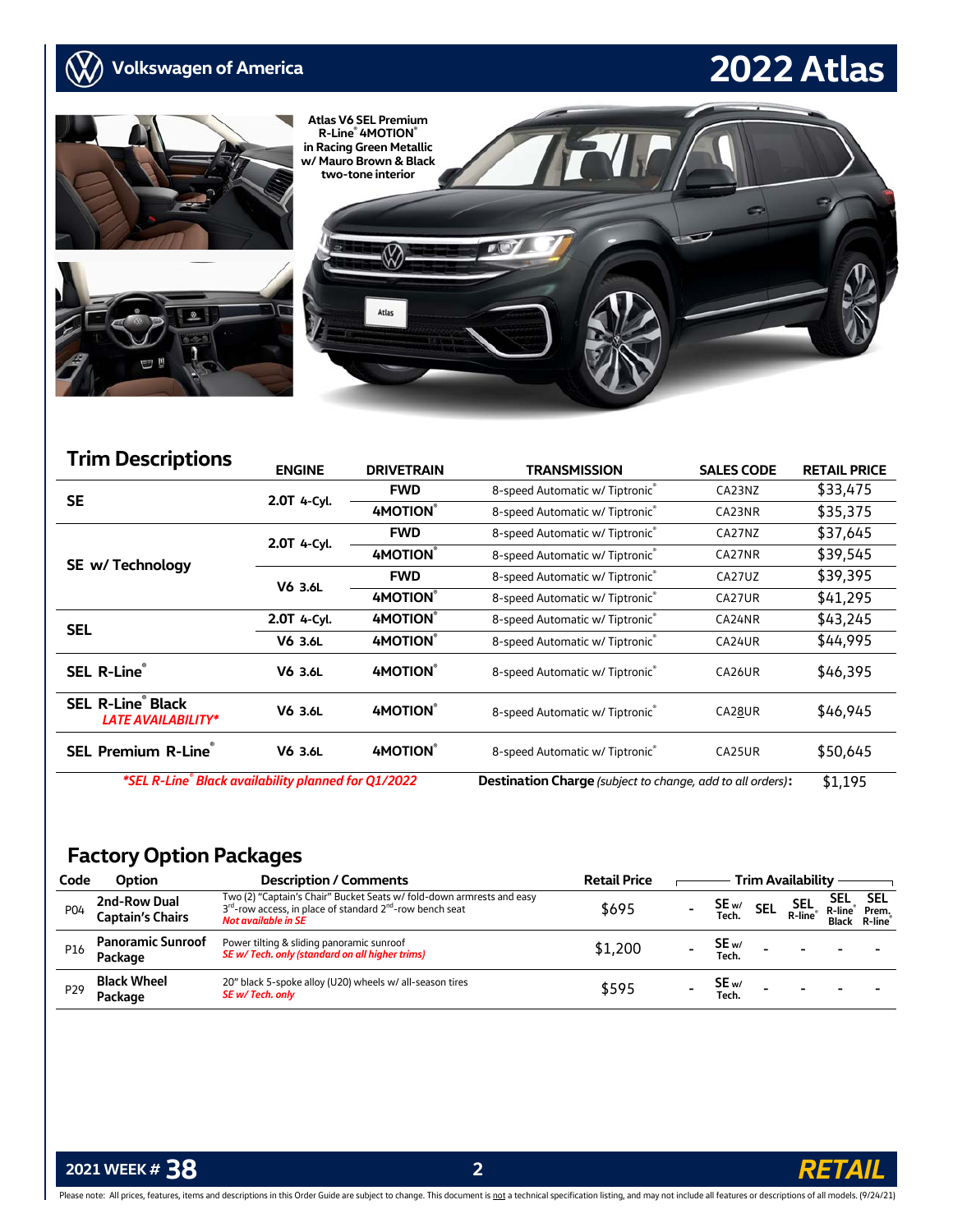### **Model Exterior & Interior Colors**

|                               | SE & SE w/ Tech       |                                 | <b>SE</b>                       |                    |                       | SE w/ Tech.                  |                    |  |  |  |  |
|-------------------------------|-----------------------|---------------------------------|---------------------------------|--------------------|-----------------------|------------------------------|--------------------|--|--|--|--|
| <b>Seating Surfaces:</b>      |                       |                                 | Perforated V-Tex Leatherette    |                    |                       | Perforated V-Tex Leatherette |                    |  |  |  |  |
| Code                          | <b>Exterior Color</b> |                                 | <b>Interior: Shetland Beige</b> | <b>Titan Black</b> | <b>Shetland Beige</b> | <b>Titan Black</b>           | <b>Mauro Brown</b> |  |  |  |  |
| 2T2T                          |                       | Deep Black Pearl                | <b>XW</b>                       | <b>WW</b>          | XW                    | <b>WW</b>                    |                    |  |  |  |  |
| 2R <sub>2</sub> R             |                       | <b>Platinum Gray Metallic</b>   |                                 | <b>WW</b>          |                       | <b>WW</b>                    | PC                 |  |  |  |  |
| K <sub>2</sub> K <sub>2</sub> |                       | <b>Pyrite Silver Metallic</b>   |                                 | <b>WW</b>          |                       | <b>WW</b>                    | PC                 |  |  |  |  |
| 0Q0Q                          |                       | <b>Pure White</b>               | <b>XW</b>                       | <b>WW</b>          | XW                    | <b>WW</b>                    | PC                 |  |  |  |  |
| 6L6L                          |                       | Aurora Red Metallic*            |                                 |                    |                       | <b>WW</b>                    |                    |  |  |  |  |
| Q9Q9                          |                       | <b>Racing Green Metallic**</b>  |                                 | -                  |                       | <b>WW</b>                    | PC                 |  |  |  |  |
| P <sub>2</sub> P <sub>2</sub> |                       | <b>Tourmaline Blue Metallic</b> | XW                              | <b>WW</b>          | XW                    | <b>WW</b>                    |                    |  |  |  |  |

 *\*Additional charge for Aurora Red - see Paint Color Additional Charges chart below for more info \*\*Racing Green is NO LONGER ORDERABLE, EOP is CW47/21* 

### **SEL & SEL Premium trims** SEL, SEL, SEL R-Line<sup>®</sup> & SEL R-Line<sup>®</sup> Black

**SEL Premium R-Line**® **Seating Surfaces:** *Perforated* **V-Tex Leatherette** *Perforated* **Vienna Leather** *trimmed*  **Code Exterior Color Interior: Shetland Beige Titan Black Mauro Brown Shetland Beige & Quartz Titan Black & Quartz Mauro Brown & Titan Black** 2T2T **Deep Black Pearl** XW WW — PG PD PK 2R2R **Platinum Gray Metallic** — WW PC — PD PK K2K2 **Pyrite Silver Metallic** — WW PC — PD PK 0Q0Q **Pure White** — WW PC — PD PK 6L6L **Aurora Red Metallic***\**— WW — — PD — Q9Q9 **Racing Green Metallic***\*\** — WW PC — PD PK P2P2 **Tourmaline Blue Metallic** XW WW — PG PD —

 *\*Additional charge for Aurora Red - see Paint Color Additional Charges chart below for more info* 

### *\*\*Racing Green is NO LONGER ORDERABLE, EOP is CW47/21*

## **Paint Color Additional Charges**

| Code | Color | <b>Description / Comments</b>                                                   | <b>Retail Price</b> |                                                        | Trim Availability <b>_____</b> |  |
|------|-------|---------------------------------------------------------------------------------|---------------------|--------------------------------------------------------|--------------------------------|--|
|      |       | ol 6L Aurora Red Metallic SE w/ Tech. & higher trims only (not available on SE) | \$395               | SE w/ SEL SEL SEL SEL<br>Tech. SEL R-line Black R-line |                                |  |



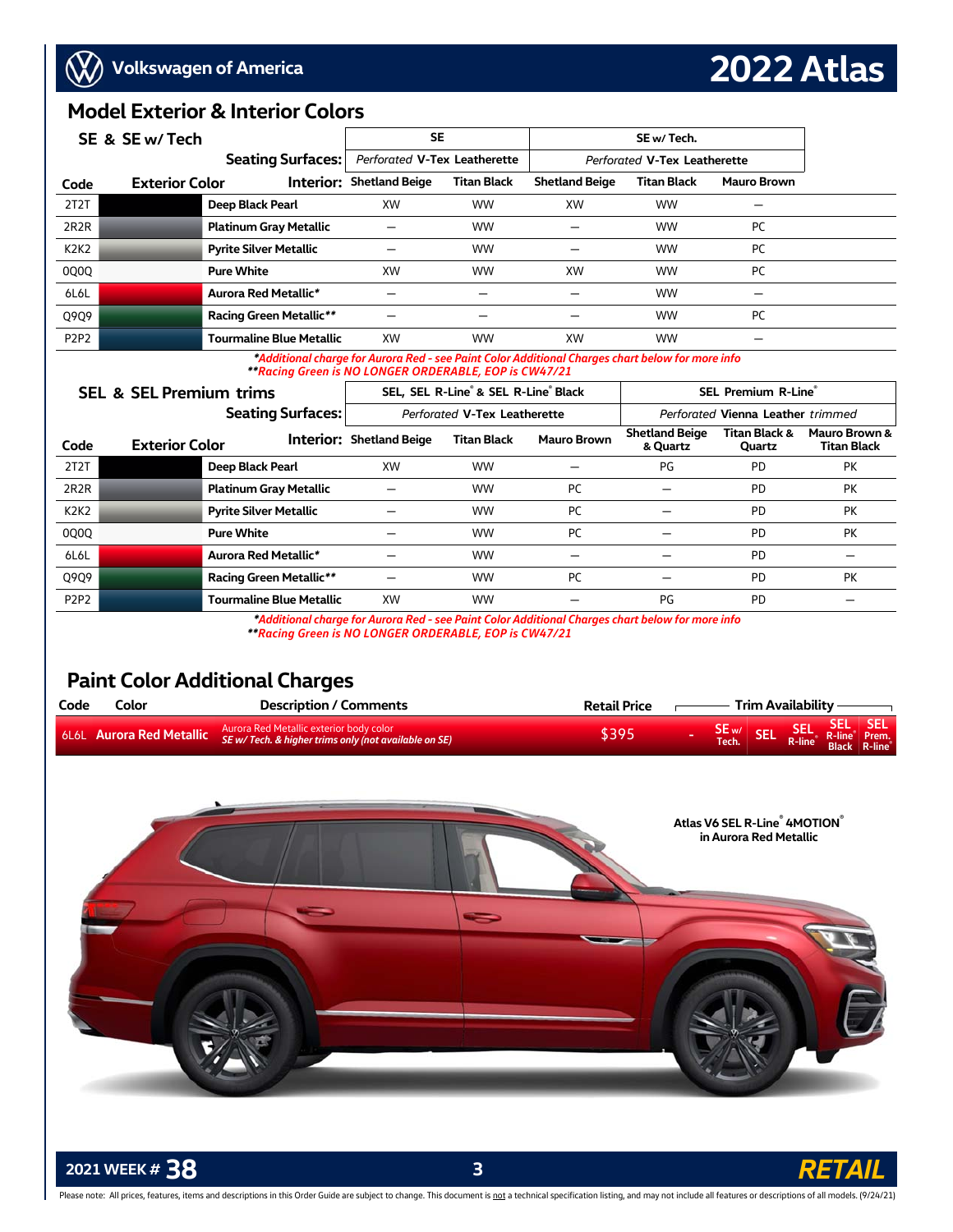

**2022 Atlas**

## **Market Delivery Options (MDO) - Packages**

| Code            | Option                                  | <b>Description / Comments</b>                                                                                                                                                                                                                                                                                                                                                                                                                                                                                   | <b>Retail Price</b> |           |                        | <b>Trim Availability</b> |                 |
|-----------------|-----------------------------------------|-----------------------------------------------------------------------------------------------------------------------------------------------------------------------------------------------------------------------------------------------------------------------------------------------------------------------------------------------------------------------------------------------------------------------------------------------------------------------------------------------------------------|---------------------|-----------|------------------------|--------------------------|-----------------|
| AP1             | Atlas MDO Package<br>(Captain's Chairs) | • Monster Mats <sup>®</sup> for 2 <sup>nd</sup> -row Captain's Chairs (set of 5) & heavy duty trunk<br>liner w/ VW CarGo Blocks<br>• Frameless, Auto-Dimming Rearview Mirror w/ Electronic Compass &<br>HomeLink® Garage Door Opener<br>· Retractable privacy cover for cargo area<br><b>NOT YET ORDERABLE</b><br>Requires 2nd-Row Captain's Chairs PACKAGE (PO4, unavailable in SE)<br>Not orderable w/ ABJ, ABM, ACJ, ACM, AEC, APC or AP2<br>(If ACM, AEC & APC are all requested, replace all three w/ AP1) | \$865               |           | $SE_{w/}$ SEL<br>Tech. | SEL<br>R-line            | Prem.<br>R-line |
| AP <sub>2</sub> | Atlas MDO Package<br>(Bench Seat)       | • Monster Mats <sup>®</sup> for 2 <sup>nd</sup> -row Bench Seat (set of 5) & heavy duty trunk liner w/<br><b>VW CarGo Blocks</b><br>· Frameless, Auto-Dimming Rearview Mirror w/ Electronic Compass &<br>HomeLink® Garage Door Opener<br>. Retractable privacy cover for cargo area<br><b>NOT YET ORDERABLE</b><br>Not compatible w/2nd-Row Captain's Chairs Package (PO4)<br>Not orderable w/ ABJ, ABM, ACJ, ACM, AEC, APC or AP1<br>(If ABM, AEC & APC are all requested, replace all three w/ AP2)           | \$865               | <b>SE</b> | $SE_{w/}$ SEL<br>Tech. | SEL<br>R-line            | Prem.           |

### **Market Delivery Options (MDO) - Services**

| Code            | Option                                       | <b>Description / Comments</b>                                                                                                                                                                                                                                                                | <b>Retail Price</b> |           |                 |            | <b>Trim Availability</b> |                                                                               |                         |
|-----------------|----------------------------------------------|----------------------------------------------------------------------------------------------------------------------------------------------------------------------------------------------------------------------------------------------------------------------------------------------|---------------------|-----------|-----------------|------------|--------------------------|-------------------------------------------------------------------------------|-------------------------|
| CXS             | <b>VW Care</b>                               | Volkswagen Prepaid Scheduled Maintenance Contract w/<br>30,000-mile Servicing for SUVs                                                                                                                                                                                                       | \$205               | <b>SE</b> | SE <sub>w</sub> | <b>SEL</b> | SEL<br>R-line            | <b>SEL</b><br>R-line®<br>Black                                                | SEL<br>Prem.<br>R-line® |
| CN <sub>3</sub> | Car-Net <sup>®</sup> Safe &<br>Secure 3-year | Safe & Secure 3-year prepaid subscription, includes: Automatic Crash<br>Notifications, Emergency Call, Anti-theft Alerts & Stolen Vehicle Locator<br>Requires acceptance of Car-Net <sup>®</sup> Terms of Service. Coverage period begins<br>on vehicle purchase date. (Not orderable w/CN5) | \$269               | <b>SE</b> | SE <sub>w</sub> | <b>SEL</b> |                          | SEL SEL SEL<br>R-line <sup>®</sup> R-line <sup>®</sup> Prem.<br>Black R-line® |                         |
| CN5             | Car-Net <sup>®</sup> Safe &<br>Secure 5-year | Safe & Secure 5-year prepaid subscription, includes: Automatic Crash<br>Notifications, Emergency Call, Anti-theft Alerts & Stolen Vehicle Locator<br>Requires acceptance of Car-Net <sup>®</sup> Terms of Service. Coverage period begins<br>on vehicle purchase date. (Not orderable w/CN3) | \$389               |           | SE w/           | <b>SEL</b> | SEL<br>R-line®           | R-line <sup>®</sup><br>Black                                                  | <b>SEL</b><br>Prem.     |

### *(See next page for individual MDO offerings.)*

# **Credits for Deleted Equipment**

| Code | Name                        | <b>Description / Comments</b>                                                                                                                                                                                                                                                          | <b>Retail Credit</b> |                                   |                    | <b>Trims Affected</b> |                                |  |
|------|-----------------------------|----------------------------------------------------------------------------------------------------------------------------------------------------------------------------------------------------------------------------------------------------------------------------------------|----------------------|-----------------------------------|--------------------|-----------------------|--------------------------------|--|
| THD  | <b>Trailer Hitch Delete</b> | Factory trailer hitch not installed on vehicle; prepared for approved<br>aftermarket hitch (up to 2,000 lbs. towing capacity; hitch sold<br>separately; see Owner's Manual)<br><b>Potentially affects all V6 models - except SEL Premium R-Line</b> ®<br>This credit is NOT ORDERABLE. | \$550                | SE <sub>w/</sub><br>Tech.<br>(V6) | <b>SEL</b><br>(V6) | <b>SEL</b><br>R-line  | <b>SEL</b><br>R-line®<br>Black |  |



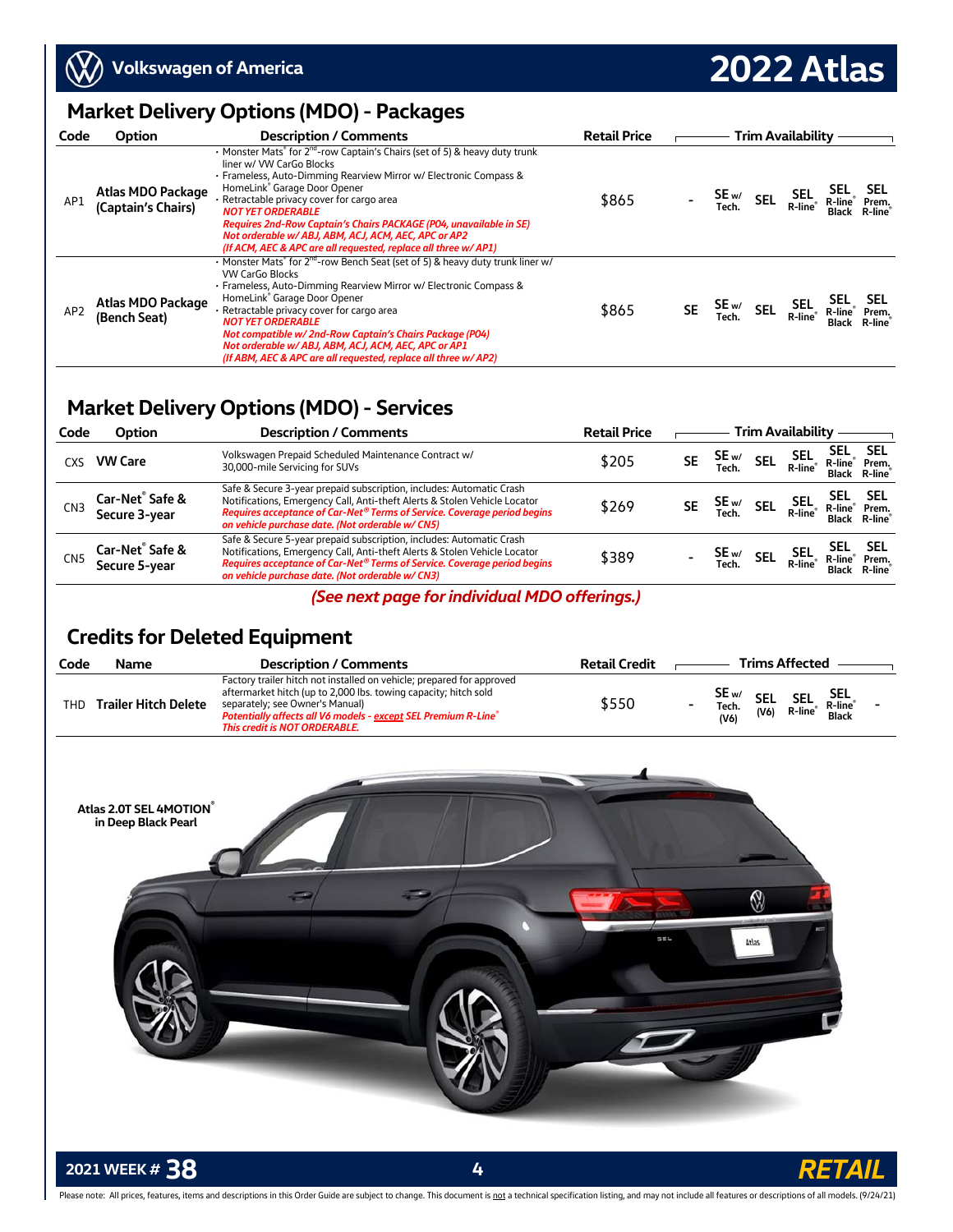

# **2022 Atlas**

## **Market Delivery Options (MDO) - Products**

| Code       | Option                                                | <b>Description / Comments</b>                                                                                                                                                                                                                          | <b>Retail Price</b> |           | Trim Availability -       |            |                                   |                                                   |                               |  |  |
|------------|-------------------------------------------------------|--------------------------------------------------------------------------------------------------------------------------------------------------------------------------------------------------------------------------------------------------------|---------------------|-----------|---------------------------|------------|-----------------------------------|---------------------------------------------------|-------------------------------|--|--|
| ABA        | <b>Bumperdillo</b> ®                                  | Bumperdillo® Protection Plate in chrome for rear bumper<br><b>NOT YET ORDERABLE</b>                                                                                                                                                                    | \$150               | <b>SE</b> | SE <sub>w/</sub><br>Tech. | <b>SEL</b> | <b>SEL</b><br>R-line®             | <b>SEL</b><br>R-line®<br>Black                    | <b>SEL</b><br>Prem.<br>R-line |  |  |
|            | ABC Roof Rack                                         | Base Carrier Bars (set of 2)<br>Not orderable w/ZA3                                                                                                                                                                                                    | \$365               | <b>SE</b> | SE w/<br>Tech.            | <b>SEL</b> | <b>SEL</b><br>R-line <sup>®</sup> | <b>SEL</b><br>R-line<br><b>Black</b>              | <b>SEL</b><br>Prem.<br>R-line |  |  |
| ABJ        | <b>Carpeted Mats</b><br>(Bench Seat)                  | MojoMats <sup>®</sup> for 2 <sup>nd</sup> -row Bench Seat (set of 5)<br>Not compatible w/P04 - Not orderable w/ABM, ACJ, ACM, AP1 or AP2<br><b>NOT CURRENTLY ORDERABLE</b>                                                                             | \$210               | <b>SE</b> | SE <sub>w/</sub><br>Tech. | <b>SEL</b> | <b>SEL</b><br>R-line®             | <b>SEL</b><br>R-line <sup>®</sup><br><b>Black</b> | <b>SEL</b><br>Prem.<br>R-line |  |  |
| ABM        | <b>Rubber Mats Kit</b><br>(Bench Seat)                | Monster Mats <sup>®</sup> for 2 <sup>nd</sup> -row Bench Seat (set of 5) & Heavy Duty Trunk Liner<br>w/ VW CarGo Blocks<br>Not compatible w/P04 - Not orderable w/ABJ, ACJ, ACM, AP1 or AP2                                                            | \$310               | <b>SE</b> | SE w/<br>Tech.            | <b>SEL</b> | <b>SEL</b><br>R-line®             | <b>SEL</b><br>R-line®<br><b>Black</b>             | <b>SEL</b><br>Prem.<br>R-line |  |  |
| ACJ        | <b>Carpeted Mats</b><br>(Captain's Chairs)            | MojoMats <sup>®</sup> for 2 <sup>nd</sup> -row Captain's Chairs (set of 5)<br>Requires factory option PO4-Not available for SE<br>Not orderable w/ ABJ, ABM, ACM or AP1                                                                                | \$210               |           | SE w/<br>Tech.            | <b>SEL</b> | <b>SEL</b><br>R-line              | <b>SEL</b><br>R-line®<br><b>Black</b>             | <b>SEL</b><br>Prem.<br>R-line |  |  |
| ACT        | <b>Organizing Trays</b>                               | Front Center Armrest Storage Organizing Trays                                                                                                                                                                                                          | \$46                | <b>SE</b> | SE <sub>w</sub><br>Tech.  | <b>SEL</b> | <b>SEL</b><br>R-line <sup>®</sup> | <b>SEL</b><br>R-line <sup>®</sup><br><b>Black</b> | <b>SEL</b><br>Prem.<br>R-line |  |  |
| AEC        | <b>Rearview Mirror w/</b><br><b>HomeLink Connect®</b> | Frameless, Self-Dimming Rearview Mirror w/ Compass & HomeLink® Garage<br>Door Opener - Includes 4-year HomeLink Connect® subscription (requires<br>acceptance of Terms; visit connect.homelink.com) - Not orderable w/ CP5<br><b>NOT YET ORDERABLE</b> | \$355               | <b>SE</b> | SE <sub>w/</sub><br>Tech. | <b>SEL</b> | <b>SEL</b><br>R-line <sup>®</sup> | <b>SEL</b><br>R-line®<br><b>Black</b>             | <b>SEL</b><br>Prem.<br>R-line |  |  |
| AEH        | <b>Trailer Hitch Extras</b>                           | Hitch Ball & Mount (5,000 lb. towing capacity), 7-Pin Adapter Plug<br><b>NOT YET ORDERABLE</b><br><b>V6 MODELS ONLY - requires standard factory-installed hitch</b>                                                                                    | \$155               |           | SE <sub>w/</sub><br>Tech. | <b>SEL</b> | <b>SEL</b><br>R-line <sup>®</sup> | <b>SEL</b><br>R-line®<br><b>Black</b>             | <b>SEL</b><br>Prem.<br>R-line |  |  |
| AID        | <b>First Aid Kit</b>                                  | Basic first aid kit for addressing minor injuries<br><b>Not orderable w/ ARK or ASK</b><br>(If AID & ARK are both requested, replace them w/ ASK)                                                                                                      | \$35                | <b>SE</b> | SE <sub>w</sub><br>Tech.  | <b>SEL</b> | <b>SEL</b><br>R-line <sup>®</sup> | <b>SEL</b><br>R-line <sup>®</sup><br><b>Black</b> | <b>SEL</b><br>Prem.<br>R-line |  |  |
| AJL        | <b>Carpeted Mats Kit</b><br>(Bench Seat)              | MojoMats® for 2 <sup>nd</sup> -row Bench Seat (set of 5) & Heavy Duty Trunk Liner w/<br>VW CarGo Blocks - NOT CURRENTLY ORDERABLE<br>Not compatible w/P04 - Not orderable w/ABJ, ACJ, ACM, AJL, AP1 or AP2                                             | \$310               | <b>SE</b> | SE <sub>w</sub><br>Tech.  | <b>SEL</b> | <b>SEL</b><br>R-line <sup>®</sup> | <b>SEL</b><br>R-line®<br><b>Black</b>             | <b>SEL</b><br>Prem.<br>R-line |  |  |
| ALN        | Luggage Net                                           | For securing items in the cargo area                                                                                                                                                                                                                   | \$100               | <b>SE</b> | SE <sub>w</sub><br>Tech.  | <b>SEL</b> | <b>SEL</b><br>R-line <sup>®</sup> | <b>SEL</b><br>R-line®<br><b>Black</b>             | <b>SEL</b><br>Prem.<br>R-line |  |  |
|            | <b>APC</b> Privacy Cover                              | Retractable privacy cover for cargo area<br>Not orderable w/ AP1 or AP2                                                                                                                                                                                | \$200               | <b>SE</b> | SE <sub>w</sub><br>Tech.  | <b>SEL</b> | <b>SEL</b><br>R-line              | <b>SEL</b><br>R-line®<br><b>Black</b>             | <b>SEL</b><br>Prem.<br>R-line |  |  |
| <b>APM</b> | <b>Rubber Mats Kit</b><br>(Captain's Chairs)          | Monster Mats <sup>®</sup> for 2 <sup>nd</sup> -row Captain's Chairs (set of 5) & Heavy Duty Trunk<br>Liner w/ VW CarGo Blocks - Requires option PO4 - Not available for SE;<br>NOT CURRENTLY ORDERABLE - Not orderable w/ ABJ, ABM, ACJ or AP1         | \$310               |           | SE <sub>w</sub><br>Tech.  | <b>SEL</b> | <b>SEL</b><br>R-line®             | <b>SEL</b><br>R-line <sup>®</sup><br><b>Black</b> | <b>SEL</b><br>Prem.<br>R-line |  |  |
| <b>ARK</b> | <b>Roadside</b><br><b>Assistance Kit</b>              | Features: Booster Cables, Warning Triangle, LED Flashlight, Work Gloves,<br>Multi-tool, Blanket and more - Not orderable w/ AID or ASK<br>(If AID & ARK are both requested, replace them w/ ASK)                                                       | \$85                | <b>SE</b> | SE w/<br>Tech.            | <b>SEL</b> | <b>SEL</b><br>R-line®             | <b>SEL</b><br>R-line®<br><b>Black</b>             | <b>SEL</b><br>Prem.<br>R-line |  |  |
| ASK        | <b>Combination</b><br><b>Roadside Kit</b>             | First Aid Kit & Roadside Assistance Kit Combo Pack<br><b>Not orderable w/ AID or ARK</b><br>(If AID & ARK are both requested, replace them w/ ASK)                                                                                                     | \$99                | <b>SE</b> | SE <sub>w</sub><br>Tech.  | <b>SEL</b> | <b>SEL</b><br>R-line®             | <b>SEL</b><br>R-line®<br><b>Black</b>             | <b>SEL</b><br>Prem.<br>R-line |  |  |
|            | <b>BWL</b> Wheel Locks                                | Security wheel locks & dust caps (4 each) w/ coded key                                                                                                                                                                                                 | \$80                | <b>SE</b> | SE <sub>w/</sub><br>Tech. | <b>SEL</b> | <b>SEL</b><br>R-line              | <b>SEL</b><br>R-line <sup>®</sup><br><b>Black</b> | <b>SEL</b><br>Prem.<br>R-line |  |  |
| <b>BXR</b> | <b>Extended Range</b><br><b>Remote Start</b>          | Extended Range Remote Engine Start w/ Remote Key Fob (1)<br><b>NOT YET ORDERABLE - SE only (Remote Start standard in all higher trims)</b><br><b>Not compatible w/ BXU</b>                                                                             | \$450               | <b>SE</b> |                           |            |                                   |                                                   |                               |  |  |
| <b>BXU</b> | <b>Extended Range</b><br><b>Remote Upgrade</b>        | Extended Range Remote Key Fob (1) add-on for Remote Engine Start<br>NOT YET ORDERABLE - SE w/ Tech. & higher trims only (upgrades existing<br>remote start feature); Not compatible w/ BXR                                                             | \$300               |           | SE <sub>w</sub><br>Tech.  | <b>SEL</b> | <b>SEL</b><br>R-line®             | <b>SEL</b><br>R-line®<br><b>Black</b>             | <b>SEL</b><br>Prem.<br>R-line |  |  |
| <b>VPL</b> | Volkswagen Logo<br><b>Puddle Lights</b>               | Front door-mounted puddle lights w/ Volkswagen logo (set of 2)                                                                                                                                                                                         | \$200               | <b>SE</b> | SE <sub>w</sub><br>Tech.  | <b>SEL</b> | <b>SEL</b><br>R-line <sup>®</sup> | <b>SEL</b><br>R-line®<br><b>Black</b>             | <b>SEL</b><br>Prem.<br>R-line |  |  |
|            |                                                       |                                                                                                                                                                                                                                                        |                     |           |                           |            |                                   |                                                   |                               |  |  |



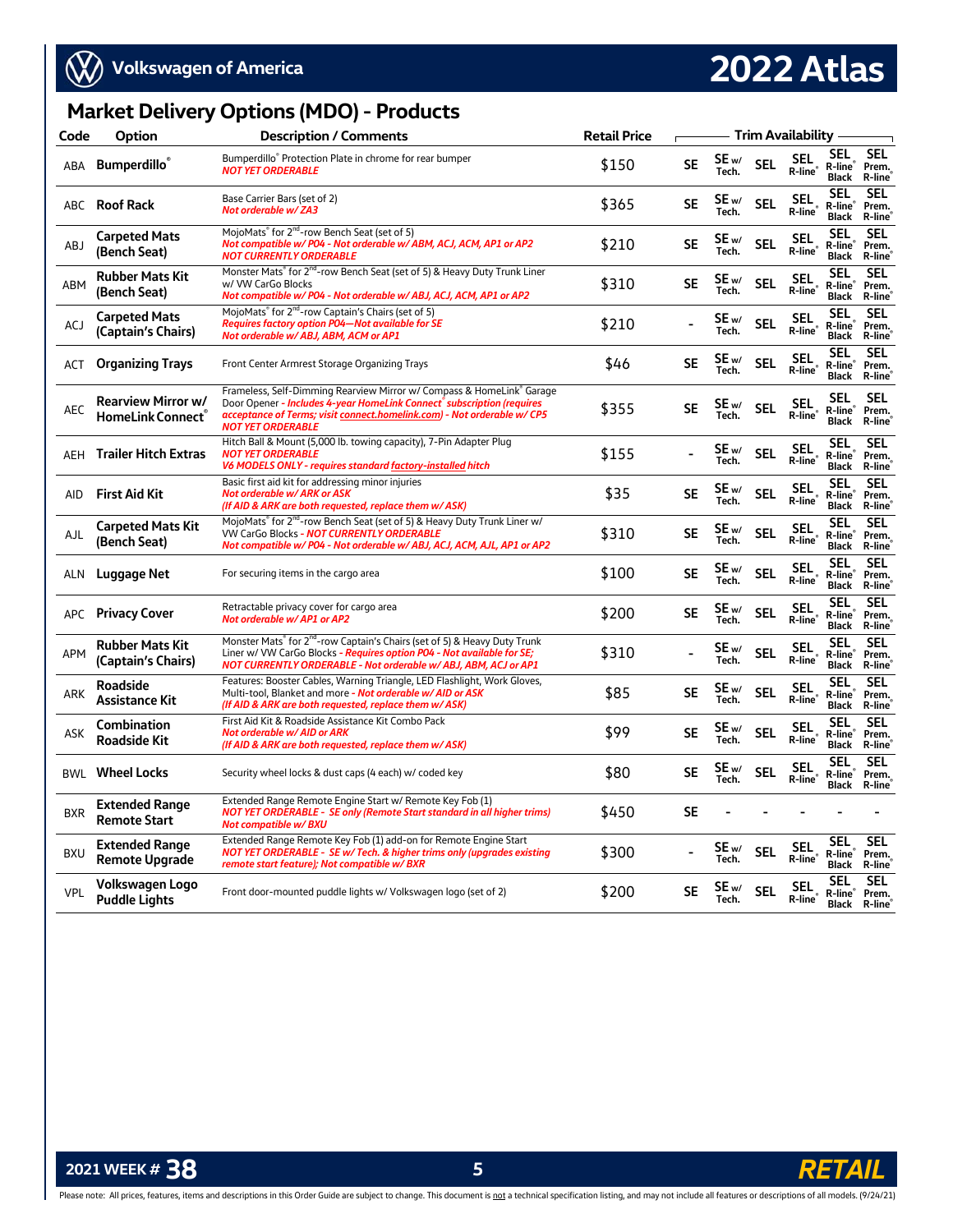**W** 

# **2022 Atlas**

| <b>Available Features</b> part 1 of 3 |                                                                                                                                                               |                          |                          | 2.0T or V6               |                          |                            |                          |
|---------------------------------------|---------------------------------------------------------------------------------------------------------------------------------------------------------------|--------------------------|--------------------------|--------------------------|--------------------------|----------------------------|--------------------------|
|                                       | $(S = standard, O = optional)$                                                                                                                                | <b>SE</b>                | SE w/Tech.               | SEL                      | SEL R-Line®              | SEL R-Line<br><b>Black</b> | SEL Prem.<br>R-Line      |
|                                       | 2.0L TSI , 235* HP / 258 lb-ft, DOHC 16-valve, turbocharged 4-cylinder engine w/ direct fuel injection                                                        | $\mathsf{S}$             | 2.0T models              | 2.0T model               |                          |                            |                          |
|                                       | 3.6L VR6 <sup>®</sup> , 276 HP / 266 lb-ft, DOHC 24-valve, narrow-angle V6 engine w/ FSI <sup>®</sup> direct fuel injection                                   | $\qquad \qquad -$        | V6 models                | V6 model                 | S                        | S                          | S                        |
| Performance                           | 8-speed automatic transmission w/ Tiptronic                                                                                                                   | S                        | S                        | $\mathsf{S}$             | S                        | S                          | S                        |
|                                       | Front-wheel drive                                                                                                                                             | S                        | S                        | $\overline{\phantom{0}}$ | $\overline{\phantom{0}}$ | $\overline{\phantom{0}}$   |                          |
|                                       | 4MOTION® all-wheel drive w/ Active Control, Driving Mode Selection & Eco function                                                                             | $\circ$                  | $\circ$                  | S                        | S                        | S                          | S                        |
|                                       | Engine Start-Stop System                                                                                                                                      | S                        | S                        | S                        | S                        | S                          | S                        |
|                                       | Electro-mechanical power steering w/ variable assistance (Servotronic)                                                                                        | S                        | S                        | S                        | S                        | S                          | S                        |
|                                       | Four-wheel independent suspension                                                                                                                             | S                        | S                        | S                        | S                        | S                          | S                        |
|                                       | Vented front & solid rear disc brakes w/ Anti-lock Braking System (ABS) & Hydraulic Brake Assist (HBA)                                                        | S                        | S                        | S                        | S                        | S                          | S                        |
|                                       | 18" 5-spoke two-tone machined alloy (CJ6) wheels w/ all-season tires                                                                                          | S                        | $\overline{\phantom{0}}$ | $\overline{\phantom{0}}$ | $\overline{\phantom{0}}$ | $\overline{\phantom{0}}$   | $\overline{\phantom{0}}$ |
|                                       | 20" silver 5-spoke alloy (V71) wheels w/ all-season tires                                                                                                     | $\overline{\phantom{0}}$ | S                        | —                        | —                        |                            |                          |
|                                       | 20" black 5-spoke alloy (U20) wheels w/ all-season tires - NEW, requires factory option P29                                                                   | $\overline{\phantom{0}}$ | $\circ$                  | $\overline{\phantom{0}}$ | $\overline{\phantom{0}}$ | $\overline{\phantom{0}}$   |                          |
|                                       | 20" 5-spoke two-tone machined alloy (CF0) wheels w/ all-season tires                                                                                          |                          | $\qquad \qquad -$        | S                        | $-$                      |                            |                          |
|                                       | 20" dark graphite twin 5-spoke alloy (53V) wheels w/ all-season tires                                                                                         | $\overline{\phantom{0}}$ | $\qquad \qquad -$        | $\overline{\phantom{0}}$ | S                        | $\qquad \qquad -$          |                          |
|                                       | 20" black 5-spoke alloy (40T) wheels w/ all-season tires - NEW, late availability (planned for Q1/2022)                                                       | $\overline{\phantom{0}}$ | $\qquad \qquad -$        | —                        | —                        | S                          | —                        |
|                                       | 21" two-tone machined alloy (C5J) wheels w/ all-season tires                                                                                                  | $\overline{\phantom{a}}$ | $\equiv$                 | $\overline{\phantom{0}}$ | $\overline{\phantom{0}}$ | $\overline{\phantom{0}}$   | S                        |
|                                       | LED headlights; LED Daytime Running Lights (DRL); LED front turn signals                                                                                      | S                        | S                        | S                        | S                        | S                          | S                        |
|                                       | Poor Weather Lights (improves visibility in inclement weather)                                                                                                |                          | S                        | S                        | S                        | S                          | S                        |
|                                       | Adaptive Front-lighting System (AFS) w/ dynamic cornering lights                                                                                              | $\overline{\phantom{0}}$ | $\overline{\phantom{0}}$ | S                        | S                        | S                          | S                        |
|                                       | Automatic headlights w/ "Coming Home/Leaving Home" feature                                                                                                    | S                        | S                        | S                        | S                        | S                          | S                        |
|                                       | LED taillights & LED rear license plate lights                                                                                                                | S                        | S                        | S                        | $\mathsf{S}$             | S                          | S                        |
|                                       | Heated, foldable, power adjustable side mirrors w/ integrated turn signals                                                                                    | S                        | S                        | S                        | S                        | S                          | S                        |
|                                       | Side mirrors w/ position memory & reverse-activated, passenger-side auto-tilt function                                                                        | $\overline{\phantom{0}}$ | $\equiv$                 | S                        | S.                       | S                          | S                        |
| Exterior                              | Power auto-folding side mirrors                                                                                                                               | $\overline{\phantom{0}}$ | $\overline{\phantom{0}}$ | $\overline{\phantom{0}}$ | $\equiv$                 | $\overline{\phantom{0}}$   | S                        |
|                                       | Body color side mirror caps                                                                                                                                   | S                        | S                        | S                        | S                        | $\overline{\phantom{0}}$   | $\mathsf{S}$             |
|                                       | Black side mirror caps                                                                                                                                        |                          |                          | $\overline{\phantom{0}}$ | —                        | S                          |                          |
|                                       | Black roof rails, powder coated                                                                                                                               | S                        | S                        | $\overline{\phantom{0}}$ | —                        | S                          | $\qquad \qquad -$        |
|                                       | Silver anodized roof rails                                                                                                                                    | $\overline{\phantom{0}}$ | $\overline{\phantom{0}}$ | S                        | S                        | $\overline{\phantom{0}}$   | S                        |
|                                       | Chrome lower surround on side windows                                                                                                                         | S                        | S                        | $\mathsf{S}$             | S                        | $\overline{\phantom{0}}$   | $\mathsf{S}$             |
|                                       | All-matte black side window surrounds                                                                                                                         | $\overline{\phantom{0}}$ | $\overline{\phantom{0}}$ | $\overline{\phantom{0}}$ | $\overline{\phantom{0}}$ | S                          |                          |
|                                       | Chrome upper surrounds on side windows; gloss black B-pillars                                                                                                 |                          |                          | —                        | —                        | $\overline{\phantom{m}}$   | S                        |
|                                       | Chrome trim on lower door panels & rear bumper                                                                                                                | $\overline{\phantom{0}}$ | $\overline{\phantom{0}}$ | S                        | S                        | $\qquad \qquad -$          | S                        |
|                                       | Body color upper bumpers & door handles                                                                                                                       | S                        | $\mathsf{S}$             | $\mathsf{S}$             | $\mathsf{S}$             | S                          | $\mathsf{S}$             |
|                                       | R-Line® bumpers & exterior trim w/ body-color lower bumpers & lower side cladding                                                                             | $\overline{\phantom{0}}$ | $\overline{\phantom{0}}$ | $\qquad \qquad -$        | S                        | S                          | S                        |
|                                       | Black R-Line® side badging; gloss black trim strips on lower doors, rear bumper & tailgate                                                                    | $\overline{\phantom{0}}$ | $\overline{\phantom{0}}$ | $\overline{\phantom{0}}$ | $\overline{\phantom{0}}$ | $\mathsf{S}$               | $\qquad \qquad -$        |
|                                       | Blacked-out grille, blacked-out front & rear fascias; black trim above headlights & below taillights                                                          | $\overline{\phantom{0}}$ | $\overline{\phantom{0}}$ | $\overline{\phantom{0}}$ | $\overline{\phantom{0}}$ | S                          | $\overline{\phantom{0}}$ |
|                                       | Panoramic sunroof: power tilting & sliding front section, fixed rear section                                                                                  |                          | $\circ$                  | S                        | S.                       | S                          | S                        |
|                                       | Prepared for trailer hitch (2,000 lbs. towing capacity) - dealer-installed accessory only; 2.0T models only                                                   | S                        | 2.0T models              | 2.0T model               | $\overline{\phantom{0}}$ | $\overline{\phantom{0}}$   |                          |
|                                       | Factory-installed trailer hitch w/ 5,000 lbs. towing capacity - standard on all V6 models                                                                     | $\overline{\phantom{m}}$ | V6 models                | V6 model                 | S.                       | $\mathsf{S}$               | S                        |
|                                       | *(235 HP achieved using premium fuel) $\overrightarrow{A}$ and $\overrightarrow{A}$ and $\overrightarrow{B}$ and $\overrightarrow{C}$<br>and the book and and |                          |                          |                          |                          |                            |                          |

**g premium fuel)** (Available Features chart continues on next page.)



**18" 5-spoke Two-Tone Machined (CJ6)** 



**20" Silver 5-spoke (V71)** 



**20" Black 5-spoke (U20)** 



**20" 5-spoke Two-Tone Machined (CF0)** 



**20" Dark Graphite Twin 5-spoke (53V)** 



**20" Black 5-spoke (40T)** 



**21" Two-Tone Machined (C5J)** 

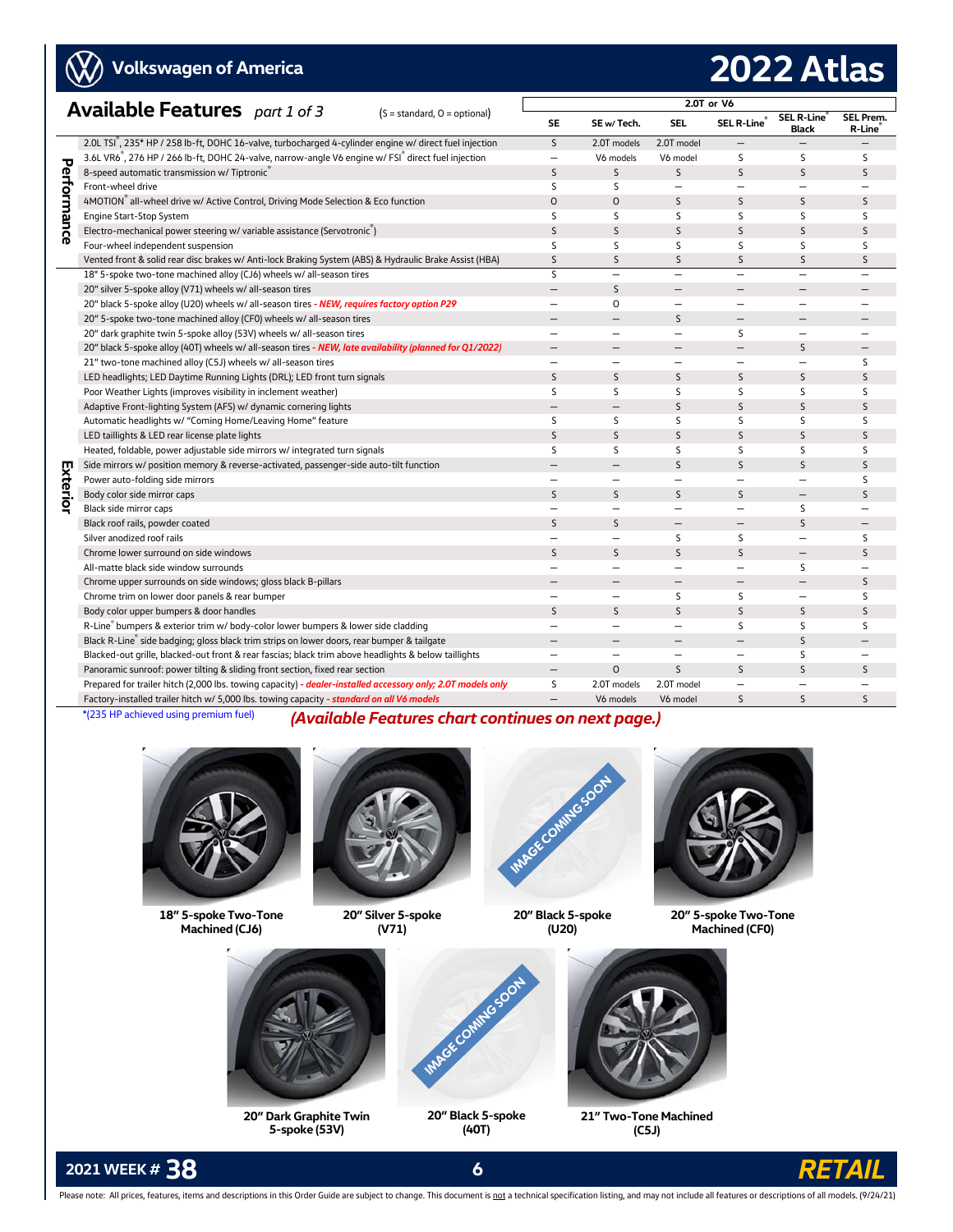# **Volkswagen of America**

# **2022 Atlas**

|          | <b>Available Features</b> part 2 of 3                                                                                      |                                |                          |                          |                          |                          |                          |                             |
|----------|----------------------------------------------------------------------------------------------------------------------------|--------------------------------|--------------------------|--------------------------|--------------------------|--------------------------|--------------------------|-----------------------------|
|          |                                                                                                                            | $(S = standard, O = optional)$ | <b>SE</b>                | SE w/Tech.               | SEL                      | SEL R-Line®              | SEL R-Line®<br>Black     | <b>SEL Prem.</b><br>R-Line® |
|          | 3-spoke, multi-function steering wheel w/ MFD, audio & telephone controls                                                  |                                | $\mathsf{S}$             | $\mathsf{S}$             | S                        | S                        | S                        | $\mathsf{S}$                |
|          | Heated steering wheel                                                                                                      |                                | $\overline{\phantom{0}}$ | Ξ.                       | S                        | S.                       | S                        | S                           |
|          | Tilting & telescoping adjustable steering column                                                                           |                                | S                        | $\mathsf{S}$             | S                        | S                        | S                        | S                           |
|          | Leatherette-wrapped steering wheel                                                                                         |                                | S                        | S                        | S                        | $\overline{\phantom{0}}$ | $\overline{\phantom{0}}$ |                             |
|          | R-Line® leather-wrapped steering wheel                                                                                     |                                |                          | $-$                      | $\overline{\phantom{0}}$ | S.                       | S                        | S                           |
|          | Leather-wrapped shifter                                                                                                    |                                | $\overline{\phantom{0}}$ | S                        | S                        | S                        | S                        | S                           |
|          | Driver's seat: power adjustable, including power lumbar support                                                            |                                | S                        | $\mathsf{S}$             | $\mathsf{S}$             | S                        | S                        | S                           |
|          | Driver's seat position memory                                                                                              |                                | $\overline{\phantom{0}}$ | $=$                      | S                        | S                        | S                        | S                           |
|          | Front passenger seat: manually adjustable                                                                                  |                                | S                        | $\mathsf{S}$             | $\overline{\phantom{0}}$ | $\overline{\phantom{0}}$ |                          |                             |
|          | Front passenger seat: power adjustable, including height adjustment                                                        |                                | $\overline{\phantom{0}}$ | $\overline{\phantom{0}}$ | S                        | S                        | S                        | S                           |
|          | <b>Front Comfort seats</b>                                                                                                 |                                | S                        | S.                       | <sub>S</sub>             | S.                       | S                        | —                           |
|          | Front Comfort Sport seats                                                                                                  |                                |                          |                          | Ξ.                       | $\overline{\phantom{0}}$ |                          | S                           |
|          | <b>Heated front seats</b>                                                                                                  |                                | S                        | $\mathsf{S}$             | $\mathsf{S}$             | S                        | S                        | S                           |
|          | Actively ventilated front seats                                                                                            |                                | $\overline{\phantom{0}}$ | Ξ.                       | $\overline{\phantom{0}}$ | $\overline{\phantom{0}}$ | $\overline{\phantom{0}}$ | S                           |
|          | Heated 2 <sup>nd</sup> -row seats (outboard seating positions) w/ separate controls                                        |                                | $\overline{\phantom{0}}$ | $\qquad \qquad -$        | $\qquad \qquad -$        | $\overline{\phantom{0}}$ | $\overline{\phantom{0}}$ | S                           |
|          | 2 <sup>nd</sup> -row bench seat: 3-passenger, 60/40 split fold-flat w/ fold-down center & easy 3 <sup>rd</sup> -row access |                                | S                        | S                        | S                        | S                        | S                        | S                           |
|          | 2 <sup>nd</sup> -row manual "Captain's Chair" bucket seats (set of two) w/ armrests & easy 3 <sup>rd</sup> -row access     |                                | $\qquad \qquad -$        | $\Omega$                 | $\Omega$                 | $\Omega$                 | $\circ$                  | $\circ$                     |
| Interior | 3rd-row bench seat: 2-passenger, 50/50 split fold-flat                                                                     |                                | S                        | S                        | S                        | S                        | S                        | S                           |
|          | Perforated V-Tex leatherette seating surfaces                                                                              |                                | S                        | $\mathsf{S}$             | S                        | S                        | S                        | —                           |
|          | Perforated Vienna leather seating surfaces (front & outboard 2 <sup>nd</sup> -row seating positions)                       |                                | $\overline{\phantom{0}}$ | -                        | $\overline{\phantom{0}}$ | $\overline{\phantom{0}}$ | $\overline{\phantom{0}}$ | S                           |
|          | R-Line® interior trim w/ stainless steel pedal cluster                                                                     |                                | $\overline{\phantom{0}}$ | $\overline{\phantom{0}}$ | $\overline{\phantom{m}}$ | S                        | S                        | S                           |
|          | Front center console w/ USB data & charging ports, cup holders, armrest & storage                                          |                                | S                        | S                        | S                        | S                        | S                        | S                           |
|          | USB charging-only ports in all three rows                                                                                  |                                |                          | S                        | <sub>S</sub>             | S.                       | S                        | S                           |
|          | 12V power ports: one (1) in front center console, one (1) facing 2 <sup>nd</sup> -row seats & one (1) in cargo area        |                                | S                        | S                        | S                        | S                        | S                        | S                           |
|          | 115V power outlet facing 2 <sup>nd</sup> -row seats (below front center armrest)                                           |                                | $\overline{\phantom{0}}$ | S                        | S                        | S                        | S                        | S                           |
|          | Roll-up manual sunshades for 2 <sup>nd</sup> -row passengers                                                               |                                | S                        | S                        | S                        | S                        | S                        | S                           |
|          | Illuminated, carpeted cargo area                                                                                           |                                | S                        | $\mathsf{S}$             | S                        | S                        | S                        | S                           |
|          | Illuminated & lockable glove compartment                                                                                   |                                | S                        | S                        | S                        | S                        | S                        | S                           |
|          | Illuminated vanity mirrors on sliding & adjustable front sun visors                                                        |                                | S                        | $\mathsf{S}$             | S                        | S                        | S                        | S                           |
|          | Illuminated controls in overhead console                                                                                   |                                | S                        | S                        | S                        | S                        | S                        | S                           |
|          | Reading lights, front & 2 <sup>nd</sup> row                                                                                |                                | S                        | $\mathsf{S}$             | S                        | <sub>S</sub>             | S                        | $\mathsf{S}$                |
|          | Ambient interior lighting                                                                                                  |                                | $\overline{\phantom{0}}$ | Ξ.                       | S                        | S                        | S                        | S                           |
|          | Front footwell lights                                                                                                      |                                |                          | S                        | $\mathsf S$              | $\sf S$                  | S                        | S                           |
|          | Front door-mounted Active Entry Lights                                                                                     |                                | S                        | S                        | S                        | S                        | S                        | S                           |
|          | Front row metal door sill scuff plates                                                                                     |                                |                          | $\mathsf{S}$             | $\mathsf{S}$             | $\mathsf{S}$             | $\mathsf{S}$             | S                           |

### *(Available Features chart continues on next page.)*



**Atlas SEL interior in Shetland Beige V-Tex leatherette**

**2021 WEEK # 38** *R* 

 $\rightarrow$